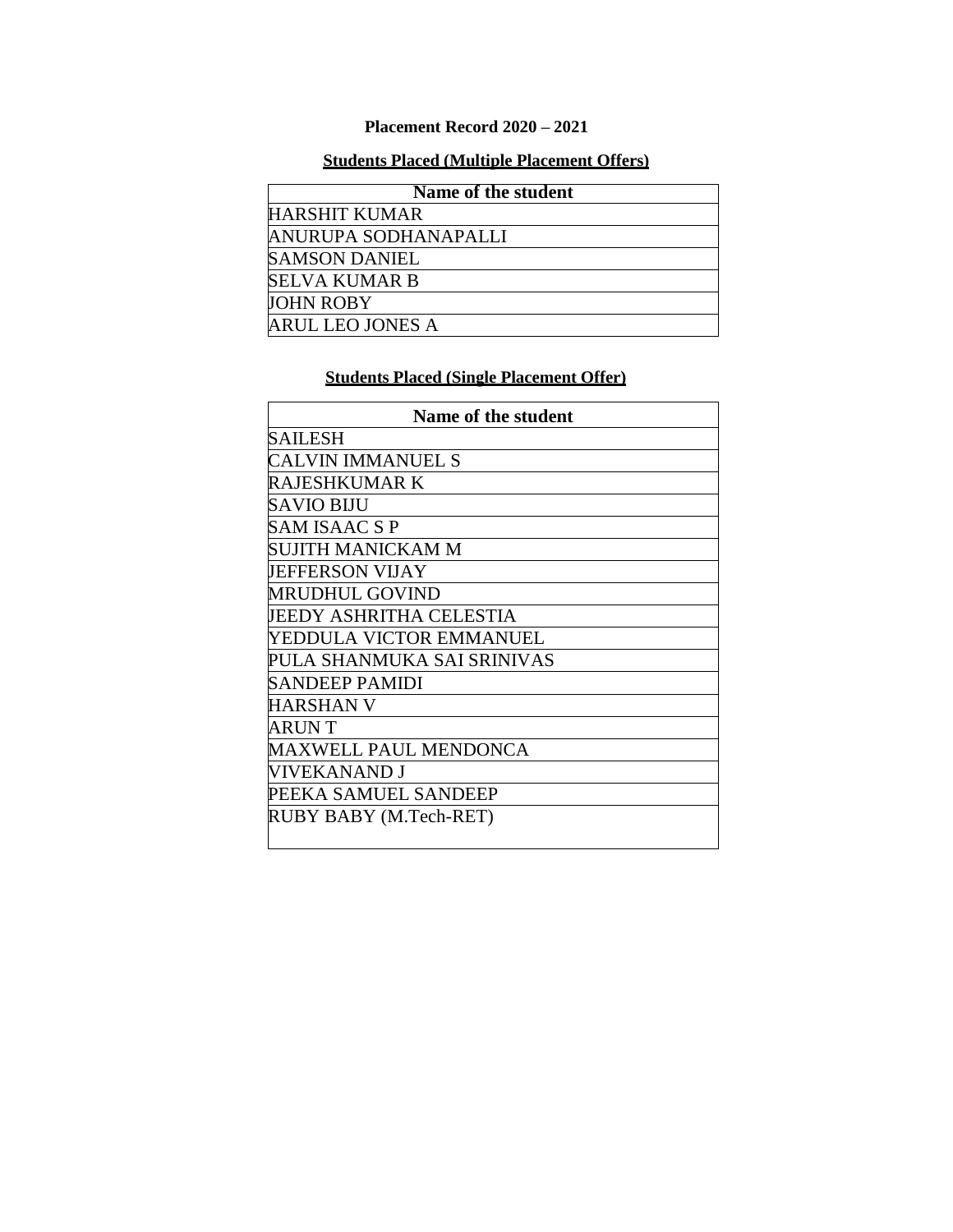## **Our Recruiters: Companies visited last three years**

| <b>Name of the Company</b>                     |
|------------------------------------------------|
| <b>ACCENTURE</b>                               |
| <b>AMAZON (WAREHOUSE)</b>                      |
| AMPERE VEHICLES PRIVATE LIMITED, COIMBATORE    |
| ASPIRE SYSTEMS, CHENNAI                        |
| BLACK SPACE RESEARCH AND DEVELOPMENT BANGALORE |
| <b>BYJUS, BANGALORE</b>                        |
| CALIBER INTERCONNECT SOLUTIONS, COIMBATORE /   |
| <b>BANGALORE</b>                               |
| <b>CAREERNET CONSULTING</b>                    |
| <b>C.R.I PUMPS PRIVATE LIMITED</b>             |
| <b>COCUBES - VALUED EPISTEMICS PVT LTD</b>     |
| <b>COCUBES - WIPRO HR SERVICES</b>             |
| <b>CODEPRISM TECHNOLOGIES THRU' ELITMUS</b>    |
| COGNIZANT TECHNOLOGY SOLUTIONS                 |
| <b>CONGRUEX</b>                                |
| CSS CORP, CHENNAI                              |
| <b>DELTAX</b>                                  |
| <b>ELITMUS</b>                                 |
| FACE, CHENNAI/ COIMBATORE                      |
| FOCUS EDUMATICS, COIMBATORE                    |
| FULL CREATIVE, BANGALORE                       |
| <b>GOLDMAN SACHS</b>                           |
| HANSA SOLUTIONS PVT LTD., HYDERABAD            |
| <b>HEXAWARE TECHNOLOGIES</b>                   |
| <b>HITACHI CONSULTING</b>                      |
| IBM, BANGALORE                                 |
| ILLUMINE INDUSTRIES PVT LTD, CHENNAI           |
| <b>IMARTICUS, COIMBATORE</b>                   |
| INDUS TEQSITE (DATA PATTERN), CHENNAI          |
| <b>INFOSOFF, CHENNAI</b>                       |
| <b>INFOSYS, BANGALORE</b>                      |
| INTEL TECHNOLOGY INDIA PVT LTD                 |
| <b>INTELLIPAAT, B'LORE</b>                     |
| <b>IOPEX TECHNOLOGIES VIA COCUBES</b>          |
| JASMIN INFOTECH, CHENNAI                       |
| <b>JMAN GROUP THRU' MYANATOMY</b>              |
| KAAR TECHNOLOGIES, CHENNAI                     |
| KALGUDI/ VASUDHAIKA THRU' NBORAD               |
| KAMSYS TECH SOLUTIONS, COIMBATORE              |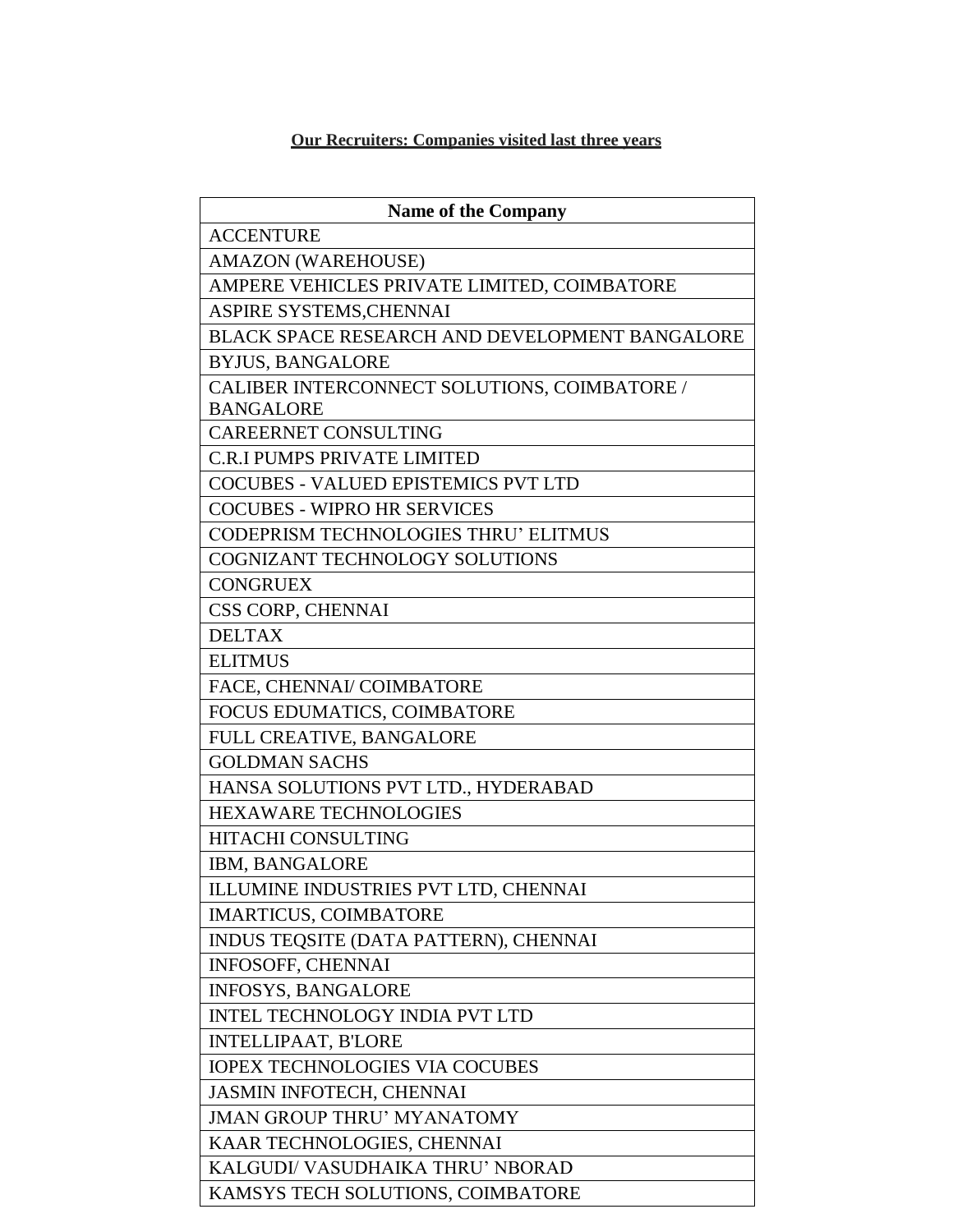| KGISL, COIMBATORE                            |
|----------------------------------------------|
| KOVALCO, COIMBATORE                          |
| KPIT TECHNOLOGIES, PUNE                      |
| KUMARAN SYSTEMS, CHENNAI                     |
| KYUNGSHIN INDUSTRIAL MOTHERSON PVT LTD VIA   |
| <b>COCUBES</b>                               |
| LENNOX INDIA, CHENNAI                        |
| <b>LENOVA</b>                                |
| LITMUS7 SYSTEM CONSULTING P LTD, COCHIN      |
| MAG SOFTWARE, MUMBAI/ HYDERABAD THRU' NBORAD |
| MICROLAND LTD.                               |
| MIRACLE SOFTWARE, VIZAG                      |
| MONTBLEU TECHNOLOGIES                        |
| <b>MORGAN STANLEY</b>                        |
| NUTANIX, BANGALORE                           |
| ORACLE, BANGALORE                            |
| <b>PARAXEL</b>                               |
| <b>PAYPAL</b>                                |
| POWER SCHOOL                                 |
| <b>PYTHIAN</b>                               |
| REDD INTELLIGENCE, SINGAPORE                 |
| REVATURE, CHENNAI                            |
| <b>SAMSUNG INDIA</b>                         |
| SCHNEIDER ELECTRIC, BANGALORE                |
| <b>SCALER EDGE HIRING CHALLENGE</b>          |
| <b>SION SEMICONDUCTORS</b>                   |
| SMART TRAINING RESOURCES, CHENNAI            |
| SOLVERS INDIA, COIMBATORE                    |
| <b>SOPRA STERIA</b>                          |
| SPI GLOBAL PVT LTD, CHENNAI                  |
| SRI MOOKAMBIKA INFO SOLUTIONS, MADURAI       |
| STANDARD CHARTERED FOR DIVERSITY DRIVE       |
| SURYA INFORMATICS, CHENNAI                   |
| SUTHERLAND GLOBAL SERVICES, CHENNAI          |
| TATA ELXSI, BANGALORE                        |
| <b>TCS BPO</b>                               |
| <b>TCS CODEVITA CONTEST</b>                  |
| TEACH FOR INDIA, MUMBAI                      |
| <b>TEACH TECH SERVICES</b>                   |
| <b>TECH MAHINDRA</b>                         |
| TECHO2, CLOUTICS, KNOWCROSS THRU' AMCAT      |
| <b>TEK SYSTEMS</b>                           |
| TEKNOTURF, COIMBATORE                        |